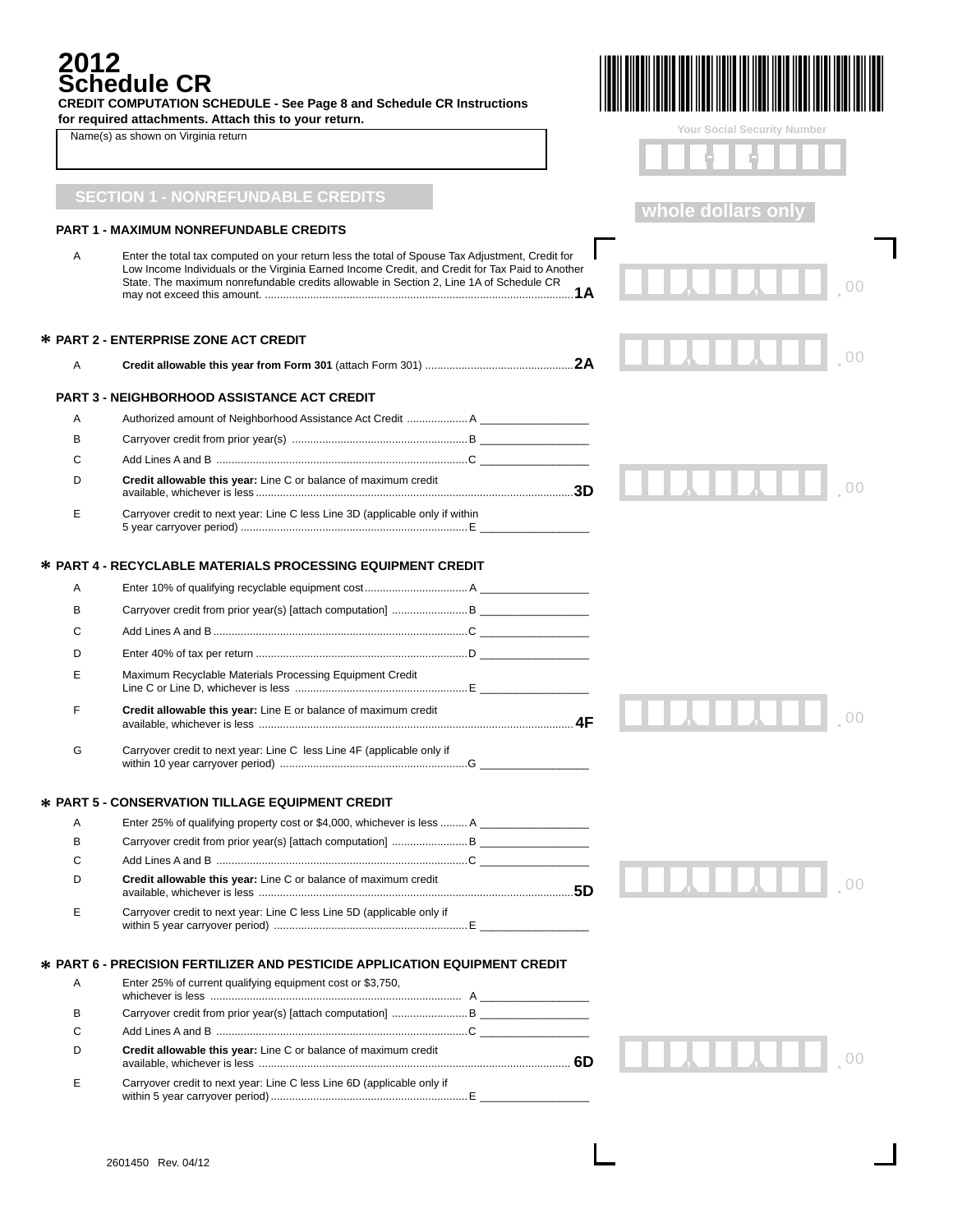|   | Schedule CR (2012) Page 2                                                                                                             |                               |                      |
|---|---------------------------------------------------------------------------------------------------------------------------------------|-------------------------------|----------------------|
|   | Name(s) as shown on Virginia return                                                                                                   | <b>Social Security Number</b> |                      |
|   |                                                                                                                                       |                               |                      |
| A | <b>PART 7 - RENT REDUCTION PROGRAM CREDIT</b>                                                                                         |                               |                      |
| в |                                                                                                                                       |                               |                      |
| C |                                                                                                                                       |                               |                      |
| D | Credit allowable this year: Line C or balance of maximum credit                                                                       |                               |                      |
| Е | Carryover credit to next year: Line C less Line 7D (applicable only if                                                                |                               |                      |
|   | * PART 8 - CLEAN-FUEL VEHICLE AND VEHICLE EMISSIONS TESTING EQUIPMENT CREDITS                                                         |                               |                      |
|   | <b>Clean-Fuel Vehicle and Qualified Electric Vehicle Credit</b>                                                                       |                               |                      |
| A | Qualifying Electric Vehicle - Enter 10% of the cost used to<br>compute the credit under IRC § 30 for qualified electric vehicles  A   |                               |                      |
| в |                                                                                                                                       |                               |                      |
| C |                                                                                                                                       |                               |                      |
| D | Credit allowable this year: Line C or balance of maximum credit                                                                       |                               |                      |
| E | Carryover credit to next year: Line C less Line 8D (applicable only if                                                                |                               |                      |
|   | <b>Vehicle Emissions Testing Equipment Credit</b>                                                                                     |                               |                      |
| F | Enter 20% of the purchase or lease price paid during the year for                                                                     |                               |                      |
| G |                                                                                                                                       |                               |                      |
| н |                                                                                                                                       |                               |                      |
| 1 | Enter the amount from Line H or the balance of maximum credit                                                                         |                               |                      |
| J | Carryover credit to next year: Line H less Line 8I (only if within                                                                    |                               |                      |
| Α | <b>PART 9 - MAJOR BUSINESS FACILITY JOB TAX CREDIT</b><br>Current credit amount authorized by the Department of Taxation              |                               |                      |
| В |                                                                                                                                       |                               |                      |
| С |                                                                                                                                       |                               |                      |
| D | Credit allowable this year: Line C or the balance of the maximum                                                                      |                               | 0 <sup>0</sup><br>ΩΩ |
| Е | Carryover credit to next year: Line C less Line 9D                                                                                    |                               |                      |
|   | <b>☆ PART 10 - FOREIGN SOURCE RETIREMENT INCOME TAX CREDIT</b>                                                                        |                               |                      |
| Α | Qualifying taxable income on which the tax in the foreign                                                                             |                               |                      |
| В |                                                                                                                                       |                               |                      |
| С | Qualifying tax paid to the foreign country.                                                                                           |                               |                      |
| D |                                                                                                                                       |                               |                      |
| E | Income percentage. Divide Line A by Line B. Compute to one decimal<br>place, not to exceed 100%. For example, 0.3163 becomes 31.6%  E |                               |                      |
| F |                                                                                                                                       |                               |                      |
| G | Credit allowable this year: Enter the lesser of Line C or Line F.                                                                     |                               |                      |
|   | <b>PART 11 - HISTORIC REHABILITATION TAX CREDIT</b>                                                                                   |                               |                      |
| Α |                                                                                                                                       |                               |                      |
| в |                                                                                                                                       |                               |                      |
| С |                                                                                                                                       |                               |                      |
| D |                                                                                                                                       |                               |                      |
| E | Credit allowable this year: Enter the amount from Line D or the                                                                       |                               |                      |
| F | Carryover credit to next year: Line D less                                                                                            |                               |                      |
|   |                                                                                                                                       |                               |                      |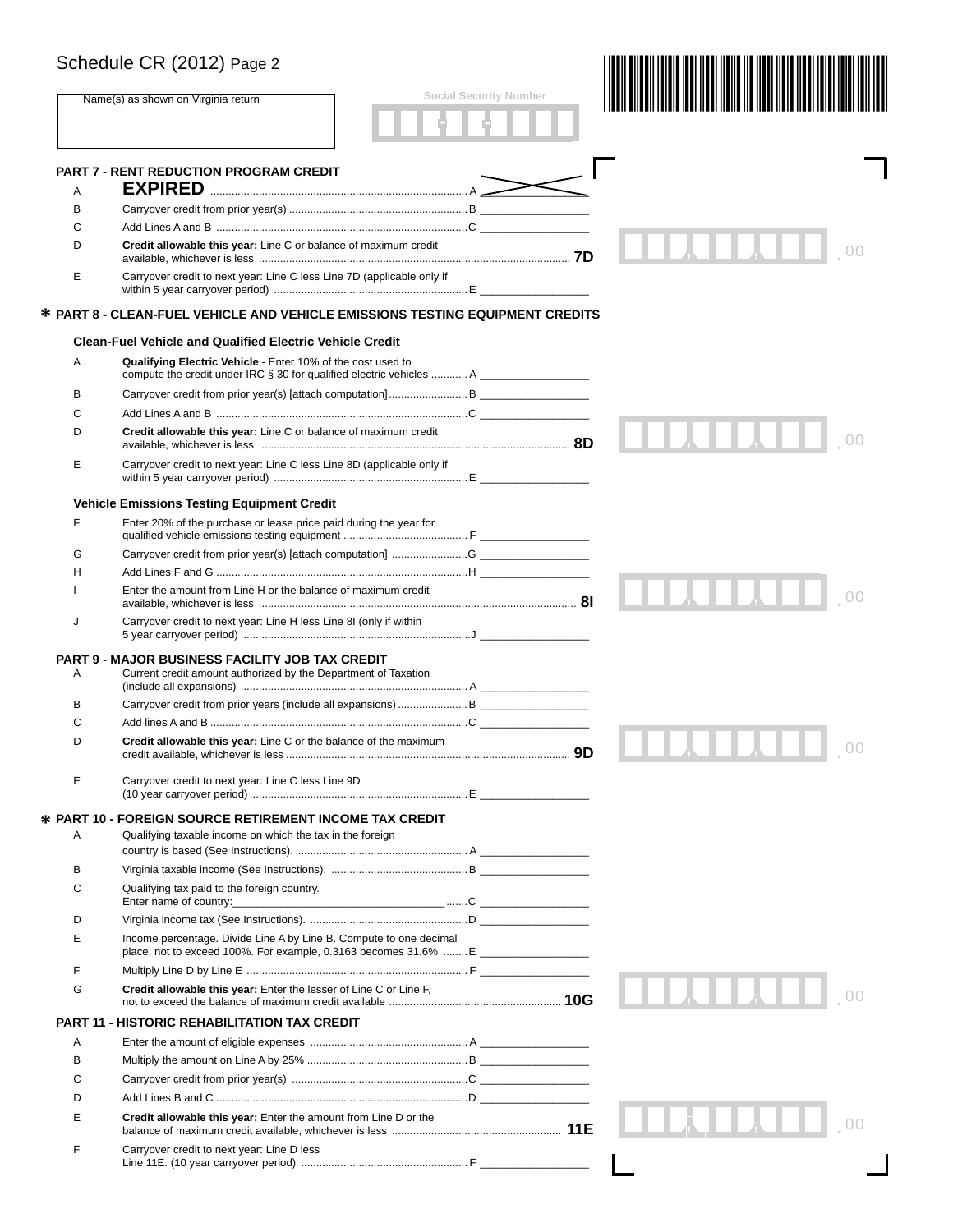# Schedule CR (2012) Page 3

|        | Name(s) as shown on Virginia return                                                                                                                                                                                                             | <b>Social Security Number</b> |    |
|--------|-------------------------------------------------------------------------------------------------------------------------------------------------------------------------------------------------------------------------------------------------|-------------------------------|----|
|        |                                                                                                                                                                                                                                                 |                               |    |
|        | PART 12 - DAY-CARE FACILITY INVESTMENT TAX CREDIT                                                                                                                                                                                               |                               |    |
| A      |                                                                                                                                                                                                                                                 |                               |    |
| в      |                                                                                                                                                                                                                                                 |                               |    |
| C      |                                                                                                                                                                                                                                                 |                               |    |
| D      | Credit allowable this year: Enter the amount from Line C or the                                                                                                                                                                                 |                               |    |
| Е      | Carryover credit to next year: Line C less Line 12D.                                                                                                                                                                                            |                               |    |
|        | <b>PART 13 - LOW-INCOME HOUSING CREDIT</b>                                                                                                                                                                                                      |                               |    |
| Α      | <b>EXPIRED - June 30, 2010</b> <u><b>Manual Alexandre Alexandre Alexandre Alexandre Alexandre Alexandre Alexandre Alexandre Alexandre Alexandre Alexandre Alexandre Alexandre Alexandre Alexandre Alexandre Alexandre Alexandre Alexand</b></u> |                               |    |
| B      |                                                                                                                                                                                                                                                 |                               |    |
| C      |                                                                                                                                                                                                                                                 |                               |    |
| D      | Credit allowable this year: Enter amount from Line C or                                                                                                                                                                                         |                               |    |
| Е      | Carryover credit to next year: Line C less Line 13D                                                                                                                                                                                             |                               |    |
|        | <b>PART 14 - RESERVED FOR FUTURE USE</b><br>PART 15 - QUALIFIED EQUITY AND SUBORDINATED DEBT INVESTMENTS TAX CREDIT                                                                                                                             |                               |    |
|        | <b>SPOUSE</b>                                                                                                                                                                                                                                   | YOU                           |    |
| Α      | Credit amount authorized by the                                                                                                                                                                                                                 |                               |    |
|        |                                                                                                                                                                                                                                                 |                               |    |
| В      |                                                                                                                                                                                                                                                 |                               |    |
| C      |                                                                                                                                                                                                                                                 |                               |    |
| D      | Credit allowable this year:<br>Your credit: Enter the amount from Line C, YOU column or the<br>balance of maximum credit available, whichever is less (not to exceed                                                                            |                               |    |
|        | Be sure to claim the proper credit on the total lines                                                                                                                                                                                           |                               |    |
| Е      | Spouse's credit: Enter the amount from Line C, SPOUSE column or the                                                                                                                                                                             |                               |    |
| F      | balance of maximum credit available, whichever is less (not to exceed<br>Carryover credit to next year:<br>Line C less Line 15D and/or Line 15E                                                                                                 |                               | 00 |
|        |                                                                                                                                                                                                                                                 |                               |    |
| Α      | PART 16 - WORKER RETRAINING TAX CREDIT<br>Enter amount of Worker Retraining Tax Credit authorized by the                                                                                                                                        |                               |    |
|        |                                                                                                                                                                                                                                                 |                               |    |
| в      |                                                                                                                                                                                                                                                 |                               |    |
| C<br>D | Credit allowable this year: Enter the amount from Line C or the                                                                                                                                                                                 |                               |    |
| Ε      | Carryover credit to next year: Line C less Line 16D                                                                                                                                                                                             |                               |    |
| Α      | <b>* PART 17 - WASTE MOTOR OIL BURNING EQUIPMENT CREDIT</b><br>Enter 50% of the purchase price paid during the taxable year for<br>equipment used exclusively for burning waste motor oil at your facility  A                                   |                               |    |

 $\Box$ 

 $\mathbf{I}$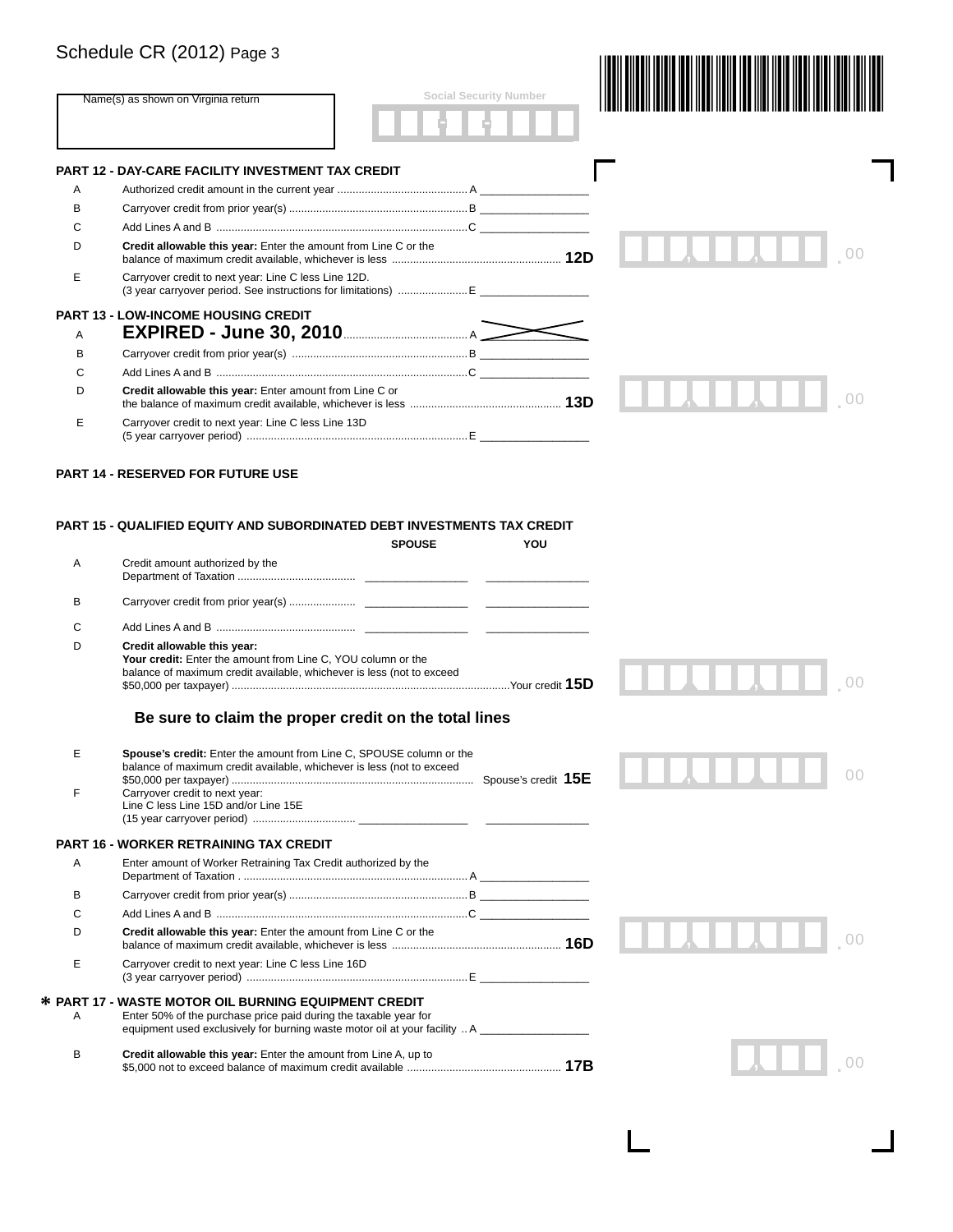|   | Schedule CR (2012) Page 4                                                                                                                                                                                                                                                  |                                                                                                                                                                                                                                                                                                                                                                                                        |  |
|---|----------------------------------------------------------------------------------------------------------------------------------------------------------------------------------------------------------------------------------------------------------------------------|--------------------------------------------------------------------------------------------------------------------------------------------------------------------------------------------------------------------------------------------------------------------------------------------------------------------------------------------------------------------------------------------------------|--|
|   | Name(s) as shown on Virginia return                                                                                                                                                                                                                                        | <b>Social Security Number</b>                                                                                                                                                                                                                                                                                                                                                                          |  |
|   |                                                                                                                                                                                                                                                                            |                                                                                                                                                                                                                                                                                                                                                                                                        |  |
|   | PART 18 - LONG-TERM CARE INSURANCE TAX CREDIT                                                                                                                                                                                                                              |                                                                                                                                                                                                                                                                                                                                                                                                        |  |
|   | If filing a joint or combined return and you and your spouse have separate policies, report total premium<br>payments for policies purchased prior to 1/1/2012 in Section 1 and report total premium payments for policies<br>purchased on or after 1/1/2012 in Section 2. |                                                                                                                                                                                                                                                                                                                                                                                                        |  |
| Α | Otherwise, complete Section 1.                                                                                                                                                                                                                                             | Enter the date the policy was issued to you or to your spouse. The policy's issue date must be<br>on or after 01/01/2006. If the policy was issued on or after 1/1/2012, skip to Section 2, Line F.                                                                                                                                                                                                    |  |
|   |                                                                                                                                                                                                                                                                            |                                                                                                                                                                                                                                                                                                                                                                                                        |  |
|   | Section 1- Complete Lines B through E ONLY if the policy was issued prior to 1/1/2012                                                                                                                                                                                      |                                                                                                                                                                                                                                                                                                                                                                                                        |  |
| в | federal or Virginia return. DO NOT include any premiums paid for                                                                                                                                                                                                           | For policies issued prior to 1/1/12, enter the total annual eligible premiums paid on or after 1/1/07<br>for the policy's first 12 months of coverage. Eligible premiums are the premiums actually paid on<br>or after 1/1/07 for the first 12 months of coverage minus any amounts you deducted on your<br>coverage beyond the first 12 months of the policy. See Instructions B ____________________ |  |
| С | Multiply Line B by 15% (.15). This is the maximum amount of credit you                                                                                                                                                                                                     |                                                                                                                                                                                                                                                                                                                                                                                                        |  |
| D | Enter the total amount of LTC credit claimed on your tax returns for 2007                                                                                                                                                                                                  | through 2011, excluding any carryovers from years before 2007 D ____________________                                                                                                                                                                                                                                                                                                                   |  |
| Е | credit for this policy. If Line D is less than Line C, enter the difference.                                                                                                                                                                                               | Subtract Line D from Line C. If Line D is equal to Line C, enter 0. Stop. You have no remaining<br>This is the remaining amount of credit for the policy. Go to Section 3 E                                                                                                                                                                                                                            |  |
| F | Section 2- Complete Lines F and G ONLY if the policy was issued to you on or after 1/1/2012<br>deducted on your Federal or Virginia return.                                                                                                                                | For policies issued on or after 1/1/12, enter the amount of premium paid in 2012 less the amount                                                                                                                                                                                                                                                                                                       |  |
| G |                                                                                                                                                                                                                                                                            | 2012 credit limitation for the policy. Multiply Line F by 15% (.15) G                                                                                                                                                                                                                                                                                                                                  |  |
| н | Section 3- Complete Lines H through J                                                                                                                                                                                                                                      | If you completed Section 1, enter the total amount from Line E H                                                                                                                                                                                                                                                                                                                                       |  |
|   |                                                                                                                                                                                                                                                                            | If you completed Section 2, enter the total amount from Line G.                                                                                                                                                                                                                                                                                                                                        |  |
| J |                                                                                                                                                                                                                                                                            | Credit allowable this year: Enter the amount from Line H or I or balance of maximum credit<br>available, whichever is less. If filing a joint return, and completing both Sections 1 and 2, add<br>Lines H and I and enter the total or balance of maximum credit available, whichever is less $18J$                                                                                                   |  |
|   | <b>PART 19 - BIODIESEL AND GREEN DIESEL FUELS TAX CREDIT</b>                                                                                                                                                                                                               |                                                                                                                                                                                                                                                                                                                                                                                                        |  |
| Α | Enter the amount of Biodiesel and Green Diesel Fuels Tax authorized<br>by the Virginia Department of Taxation or the amount transferred to you                                                                                                                             |                                                                                                                                                                                                                                                                                                                                                                                                        |  |
| B |                                                                                                                                                                                                                                                                            |                                                                                                                                                                                                                                                                                                                                                                                                        |  |
| C |                                                                                                                                                                                                                                                                            |                                                                                                                                                                                                                                                                                                                                                                                                        |  |
|   |                                                                                                                                                                                                                                                                            |                                                                                                                                                                                                                                                                                                                                                                                                        |  |
| Е |                                                                                                                                                                                                                                                                            |                                                                                                                                                                                                                                                                                                                                                                                                        |  |
| F | Credit allowable this year: Enter the amount from Line E                                                                                                                                                                                                                   |                                                                                                                                                                                                                                                                                                                                                                                                        |  |
| G | Carryover credit to next year: Line E less Line 19F                                                                                                                                                                                                                        |                                                                                                                                                                                                                                                                                                                                                                                                        |  |
|   | <b>PART 20 - LIVABLE HOME TAX CREDIT</b>                                                                                                                                                                                                                                   |                                                                                                                                                                                                                                                                                                                                                                                                        |  |
| A | Enter the amount of the Livable Home Tax Credit authorized by the                                                                                                                                                                                                          |                                                                                                                                                                                                                                                                                                                                                                                                        |  |
| B |                                                                                                                                                                                                                                                                            |                                                                                                                                                                                                                                                                                                                                                                                                        |  |
| C |                                                                                                                                                                                                                                                                            |                                                                                                                                                                                                                                                                                                                                                                                                        |  |
| D | Credit allowable this year: Enter the amount from Line C                                                                                                                                                                                                                   |                                                                                                                                                                                                                                                                                                                                                                                                        |  |
| Ε | Carryover credit to next year: Line C less Line 20D                                                                                                                                                                                                                        |                                                                                                                                                                                                                                                                                                                                                                                                        |  |
|   | <b>PART 21 - RIPARIAN WATERWAY BUFFER TAX CREDIT</b>                                                                                                                                                                                                                       |                                                                                                                                                                                                                                                                                                                                                                                                        |  |
| Α | Enter the amount of Riparian Waterway Buffer Tax Credit                                                                                                                                                                                                                    |                                                                                                                                                                                                                                                                                                                                                                                                        |  |
| B |                                                                                                                                                                                                                                                                            |                                                                                                                                                                                                                                                                                                                                                                                                        |  |
|   |                                                                                                                                                                                                                                                                            |                                                                                                                                                                                                                                                                                                                                                                                                        |  |

<sup>00</sup> . , ,

 $\overline{\phantom{a}}$ 

| Add Lines A and B …………………………………………………………………………………………C           |  |
|-----------------------------------------------------------------|--|
| <b>Credit allowable this year:</b> Enter the amount from Line C |  |
|                                                                 |  |
| Carryover credit to next year: Line C less Line 21D             |  |
|                                                                 |  |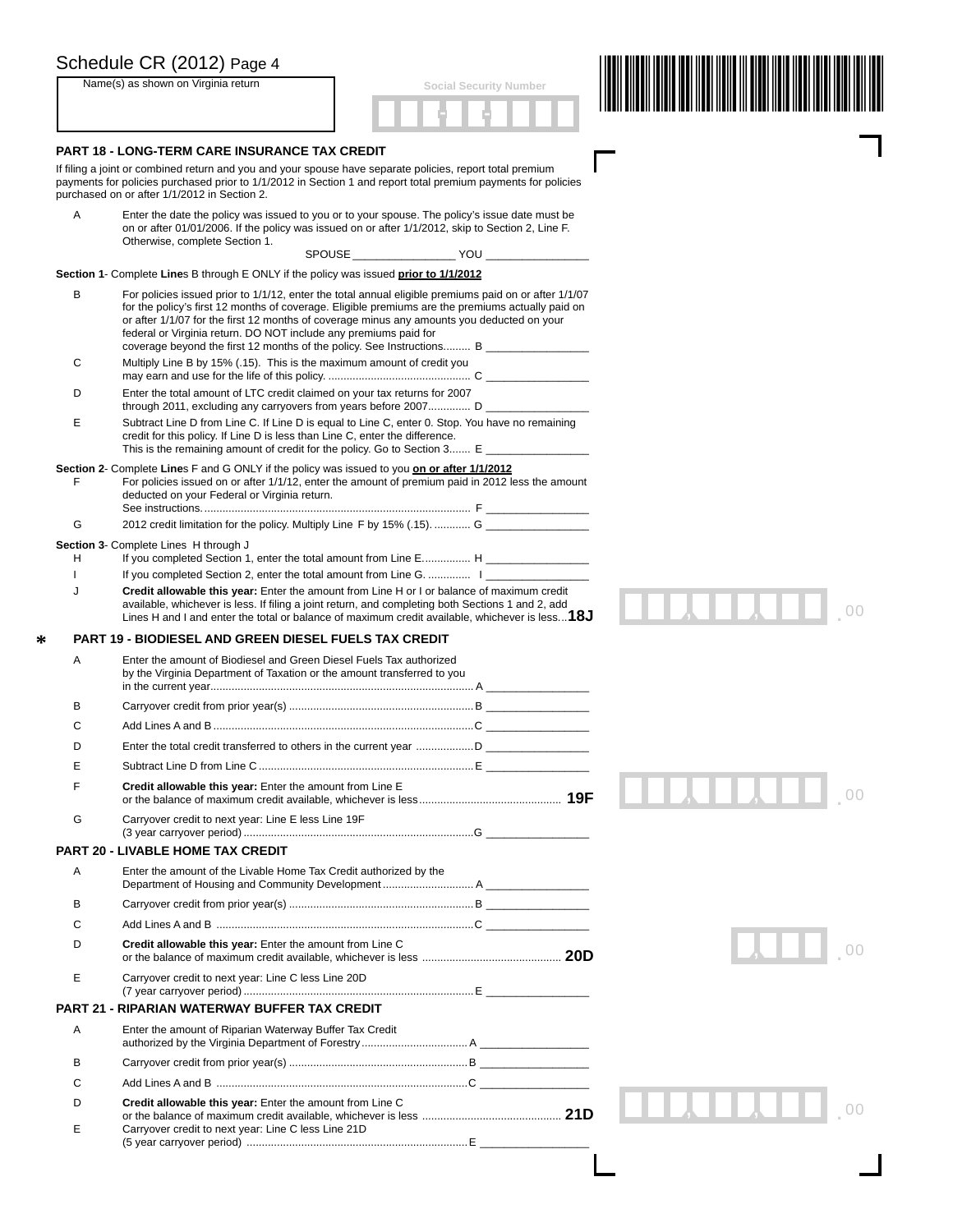### Schedule CR (2012) Page 5 (2012) 200 | 200 | 2012 | 2013 | 2014 | 2015 | 2016 | 2017 | 2018 | 2019 | 2019 | 20

|   |                                                                                                                                 |               | <b>Social Security Number</b> |              |
|---|---------------------------------------------------------------------------------------------------------------------------------|---------------|-------------------------------|--------------|
|   | Name(s) as shown on Virginia return                                                                                             |               |                               |              |
|   | <b>PART 22 - LAND PRESERVATION TAX CREDIT</b>                                                                                   | <b>SPOUSE</b> | YOU                           |              |
| Α | Credit amount authorized or the amount                                                                                          |               |                               |              |
| В |                                                                                                                                 |               |                               |              |
| С |                                                                                                                                 |               |                               |              |
| D | Total credit transferred to others in                                                                                           |               |                               |              |
| E |                                                                                                                                 |               |                               |              |
| F | Credit allowable this year:                                                                                                     |               |                               |              |
|   | Your credit: Enter the amount from Line E, YOU column<br>or the balance of maximum credit available, whichever is less          |               |                               |              |
|   | Be sure to claim the proper credit on the total lines                                                                           |               |                               |              |
| G | Spouse's credit: : Enter the amount from Line E, SPOUSE column<br>or the balance of maximum credit available, whichever is less |               |                               |              |
| н | Carryover credit to next year: Line E less                                                                                      |               |                               |              |
|   | <b>PART 23 - COMMUNITY OF OPPORTUNITY TAX CREDIT</b>                                                                            |               |                               |              |
| A | Enter the amount of credit authorized by the                                                                                    |               |                               |              |
| В |                                                                                                                                 |               |                               |              |
| С |                                                                                                                                 |               |                               |              |
| D | Credit allowable this year: Enter amount from Line C or                                                                         |               |                               |              |
| Е | Carryover credit to next year: Line C less Line 23D                                                                             |               |                               |              |
|   | <b>PART 24 - GREEN JOBS CREATION TAX CREDIT</b>                                                                                 |               |                               |              |
| Α | Enter the total eligible credit amount for each green job                                                                       |               |                               |              |
| в |                                                                                                                                 |               |                               |              |
| С |                                                                                                                                 |               |                               |              |
| D | Credit allowable this year: Enter the amount from Line C                                                                        |               |                               |              |
| Е | Carryover credit to next year: Line C less Line 24D                                                                             |               |                               |              |
|   | <b>PART 25 - POLITICAL CONTRIBUTIONS CREDIT</b>                                                                                 |               |                               |              |
| Α | Enter 50% of the amount of eligible political contributions. Credit is                                                          |               |                               |              |
| в | Credit allowable this year: Enter the amount from Line A                                                                        |               |                               |              |
|   | <b>PART 26 - FARM WINERIES AND VINEYARDS TAX CREDIT</b>                                                                         |               |                               |              |
| Α | Enter the total eligible credit amount authorized by                                                                            |               |                               |              |
| в |                                                                                                                                 |               |                               |              |
| С |                                                                                                                                 |               |                               |              |
| D | Credit allowable this year: Enter the amount from Line C                                                                        |               |                               | <b>ALLAH</b> |
| Е | Carryover credit to next year: Line C less Line 26D                                                                             |               |                               |              |
|   |                                                                                                                                 |               |                               |              |

 $\mathbf{L}$ 

 $\Box$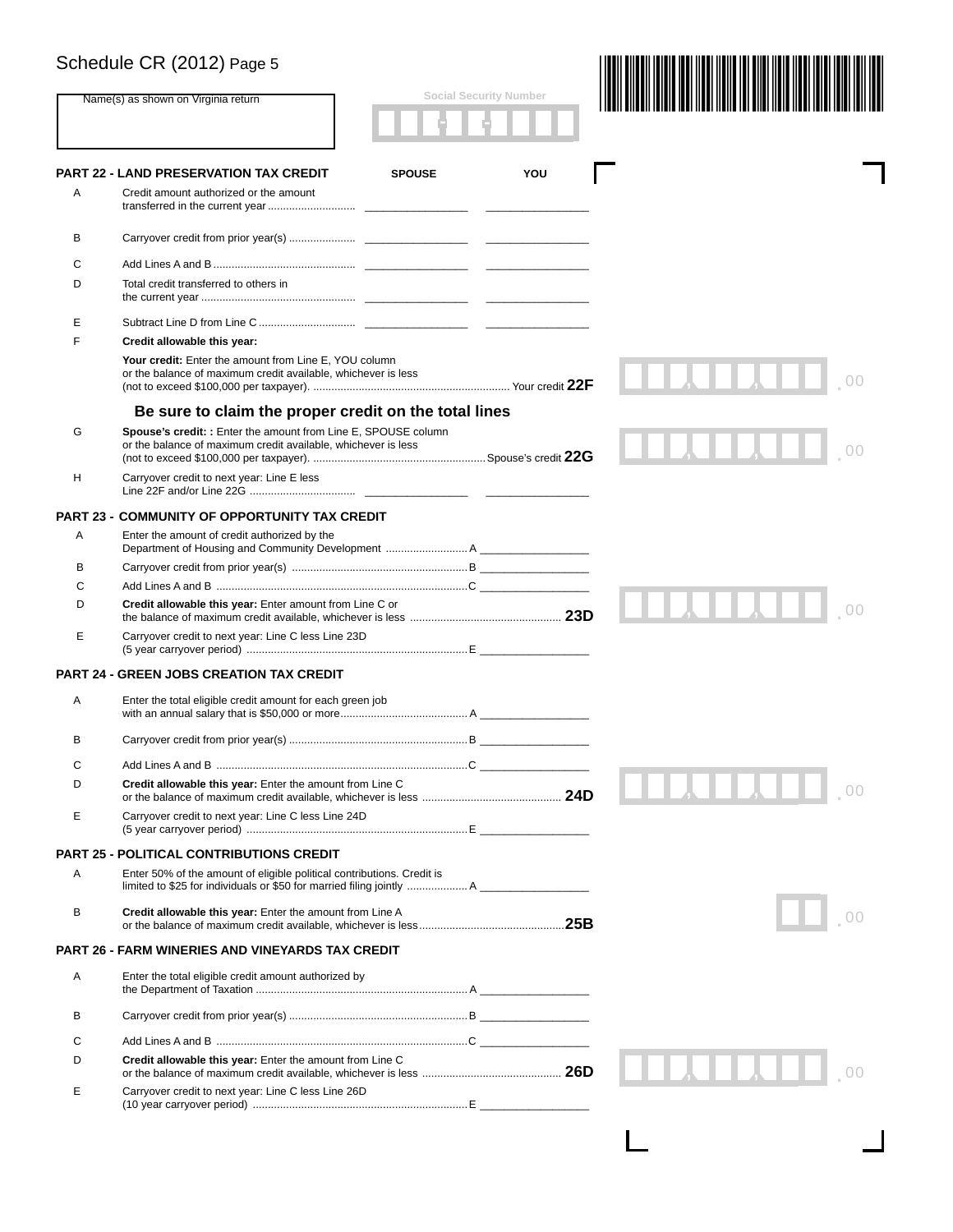### Schedule CR (2012) Page 6

|    | Schedule CR (2012) Page 6                                                                                                                                                                                                                          |  |  |     |  |
|----|----------------------------------------------------------------------------------------------------------------------------------------------------------------------------------------------------------------------------------------------------|--|--|-----|--|
|    | <b>Social Security Number</b><br>Name(s) as shown on Virginia return                                                                                                                                                                               |  |  |     |  |
|    |                                                                                                                                                                                                                                                    |  |  |     |  |
|    | <b>PART 27 - INTERNATIONAL TRADE FACILITY TAX CREDIT</b>                                                                                                                                                                                           |  |  |     |  |
| A  | Enter the total eligible credit amount authorized by                                                                                                                                                                                               |  |  |     |  |
| в  |                                                                                                                                                                                                                                                    |  |  |     |  |
| С  | Add Lines A and B …………………………………………………………………………………C                                                                                                                                                                                                 |  |  |     |  |
| D  |                                                                                                                                                                                                                                                    |  |  |     |  |
| Е  | Maximum International Trade Facility Tax Credit Line C or Line D,                                                                                                                                                                                  |  |  |     |  |
| F  | Credit allowable this year: Enter the amount from Line E                                                                                                                                                                                           |  |  |     |  |
| G  | Carryover credit to next year: Line C less Line 27F                                                                                                                                                                                                |  |  |     |  |
|    | <b>PART 28 - PORT VOLUME INCREASE TAX CREDIT</b>                                                                                                                                                                                                   |  |  |     |  |
| Α  | Enter the total eligible credit amount authorized by                                                                                                                                                                                               |  |  |     |  |
| В  |                                                                                                                                                                                                                                                    |  |  |     |  |
| C  |                                                                                                                                                                                                                                                    |  |  |     |  |
| D  | Credit allowable this year: Enter the amount from Line C                                                                                                                                                                                           |  |  |     |  |
| Е  | Carryover credit to next year: Line C less Line 28D                                                                                                                                                                                                |  |  |     |  |
|    | PART 29 - BARGE AND RAIL USAGE TAX CREDIT                                                                                                                                                                                                          |  |  |     |  |
| Α  | Enter the total eligible credit amount authorized by                                                                                                                                                                                               |  |  |     |  |
| в  |                                                                                                                                                                                                                                                    |  |  |     |  |
| С  |                                                                                                                                                                                                                                                    |  |  |     |  |
| D  | Credit allowable this year: Enter the amount from Line C                                                                                                                                                                                           |  |  |     |  |
| Е  | Carryover credit to next year: Line C less Line 29D                                                                                                                                                                                                |  |  |     |  |
|    | PART 30 - RESEARCH AND DEVELOPMENT EXPENSES TAX CREDIT                                                                                                                                                                                             |  |  |     |  |
| A  | Enter the total eligible credit amount authorized by                                                                                                                                                                                               |  |  |     |  |
| в  | Reserved for future use                                                                                                                                                                                                                            |  |  |     |  |
| С  | Reserved for future use                                                                                                                                                                                                                            |  |  |     |  |
| D  | Credit allowable this year: Enter the amount from Line A                                                                                                                                                                                           |  |  |     |  |
|    | <b>PART 31 - TELEWORK EXPENSES TAX CREDIT</b>                                                                                                                                                                                                      |  |  |     |  |
| Α  | Enter the amount of Telework Expenses Tax Credit authorized by                                                                                                                                                                                     |  |  |     |  |
| в  | Credit allowable this year: Enter amount from Line A or the                                                                                                                                                                                        |  |  |     |  |
|    | <b>SECTION 2 - TOTAL NONREFUNDABLE CREDITS</b>                                                                                                                                                                                                     |  |  |     |  |
|    | <b>PART 1 - TOTAL NONREFUNDABLE CREDITS</b>                                                                                                                                                                                                        |  |  |     |  |
| Α. | Add Lines 2A, 3D, 4F, 5D, 6D, 7D, 8D, 8I, 9D, 10G, 11E, 12D, 13D, 15D, 15E, 16D, 17B,<br>18J, 19F, 20D, 21D, 22F, 22G, 23D, 24D, 25B, 26D, 27F, 28D, 29D, 30D and 31B.<br>If you have claimed more than the maximum allowed nonrefundable credits, |  |  | 1 A |  |
|    |                                                                                                                                                                                                                                                    |  |  |     |  |

L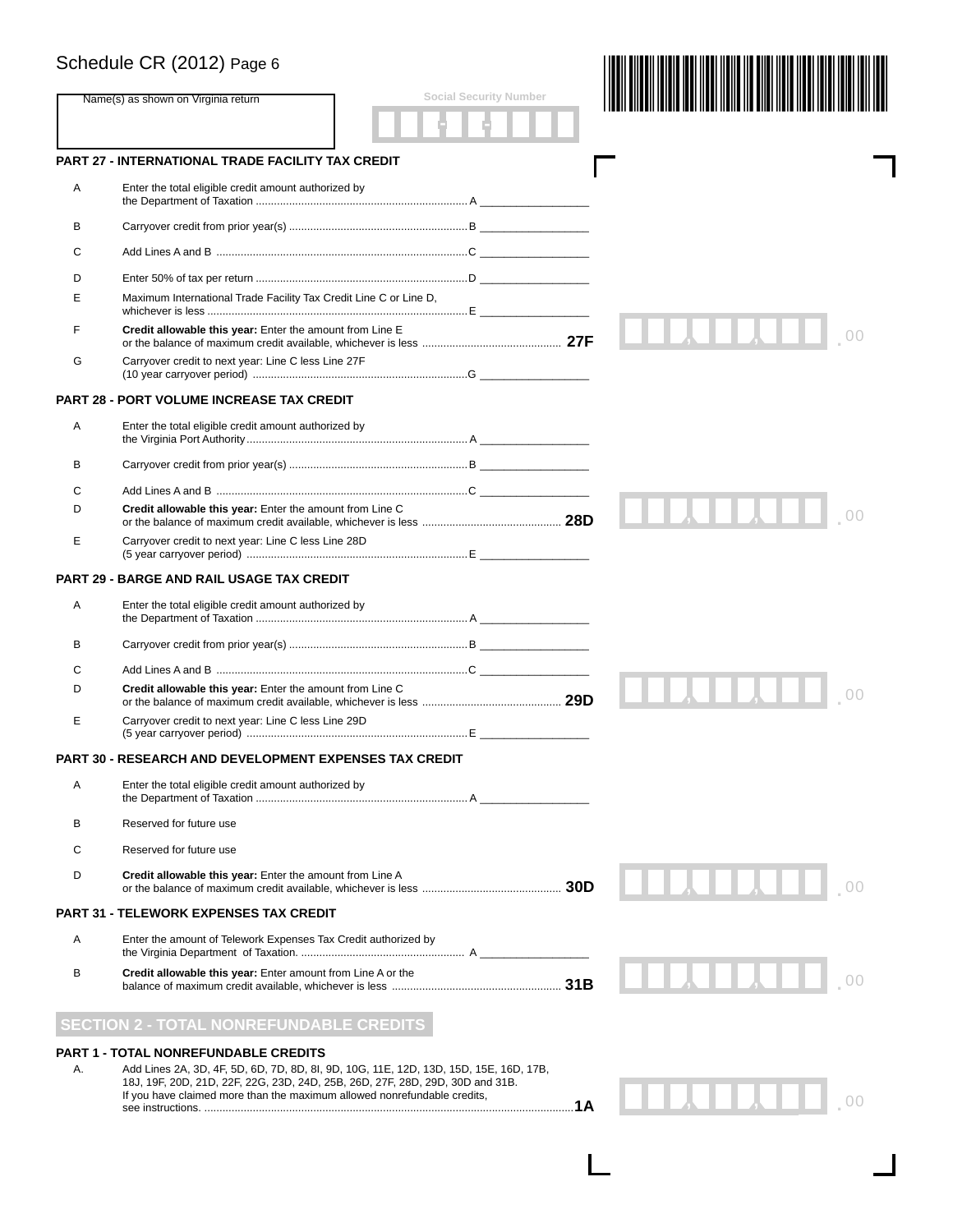#### Schedule CR (2012) Page 7

|   | Schedule CR (2012) Page 7                                                                                                                                |                |
|---|----------------------------------------------------------------------------------------------------------------------------------------------------------|----------------|
|   | <b>Social Security Number</b><br>Name(s) as shown on Virginia return                                                                                     |                |
|   | <b>SECTION 3 - REFUNDABLE CREDITS</b>                                                                                                                    |                |
|   | * PART 1 - COALFIELD EMPLOYMENT ENHANCEMENT and VIRGINIA COAL EMPLOYMENT<br>AND PRODUCTION INCENTIVE TAX CREDITS                                         |                |
| Α | 100% Coalfield Employment Enhancement and/or Virginia Coal Employment<br>and Production Incentive Tax Credits from Line 2 of your 2012 Schedule 306B  1A | 0 <sup>0</sup> |
| в |                                                                                                                                                          | 0 <sup>0</sup> |
| C |                                                                                                                                                          | 0 <sup>0</sup> |
| D | <b>Total Coal Related Tax Credits</b>                                                                                                                    | 00             |
| E | 2012 Coalfield Employment Enhancement Tax Credit earned to<br>be used when completing your 2015 return:                                                  | 0 <sup>0</sup> |
|   | <b>PART 2 - MOTION PICTURE PRODUCTION TAX CREDIT</b>                                                                                                     |                |
| A |                                                                                                                                                          | 00             |
|   | <b>PART 3 - AGRICULTURAL BEST MANAGEMENT PRACTICES TAX CREDIT</b>                                                                                        |                |
| Α | Enter amount of credit authorized by the Department of Conservation and Recreation 3A                                                                    | 0 <sup>0</sup> |
|   | <b>PART 4 - RESEARCH AND DEVELOPMENT EXPENSES TAX CREDIT</b>                                                                                             |                |
| A | Enter amount of Research and Development Expenses Tax Credit authorized by the                                                                           |                |
|   | <b>SECTION 4 - TOTAL REFUNDABLE CREDITS</b>                                                                                                              |                |
|   | <b>PART 1 - TOTAL REFUNDABLE CREDITS</b>                                                                                                                 |                |
| A | Add Section 3, Part 1 - Line 1D, Part 2 - Line 2A, Part 3 - Line 3A and                                                                                  |                |
|   | <b>SECTION 5 - TOTAL CURRENT YEAR CREDITS</b>                                                                                                            |                |
|   | <b>PART 1 - TOTAL CURRENT YEAR CREDITS</b>                                                                                                               |                |
| Α | Total credits allowable this year. Enter the total of Section 2, Line 1A<br>and Section 4, Part 1 - Line 1A here and on Line 23 of Form 760, Line 25 of  | 00<br>1Α       |